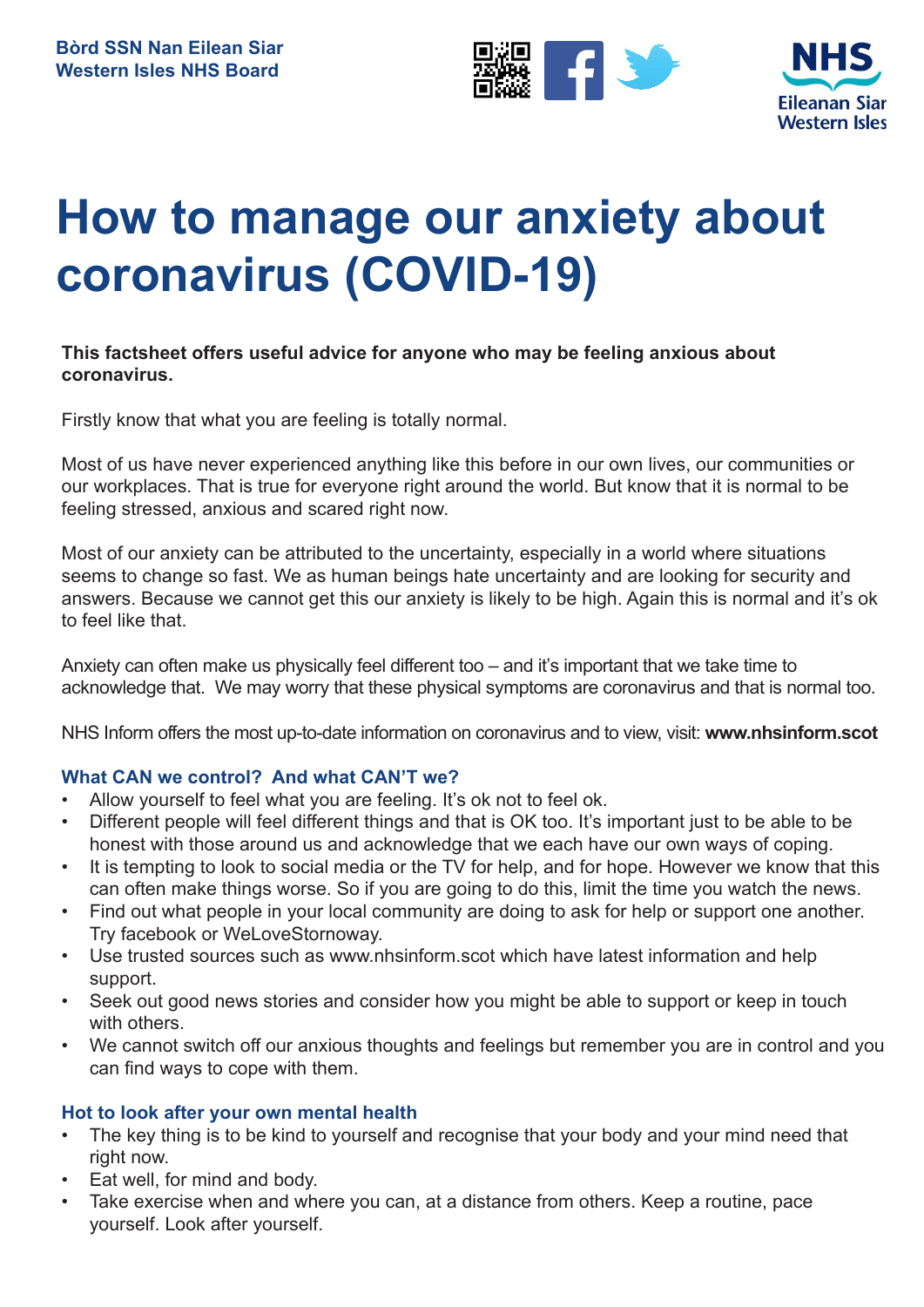- If you are not coping, recognise that that is ok and do not feel bad. Talk to others about your experience and how you are feeling. Be open and honest. Others are probably feeling the way you are too.
- Be kind to others.
- Use this time to do things that you enjoy doing, think of all the projects you have put off, all the books you have not had time to read, the box sets you'd like to watch, the garden if you have one. This is a great time to do all the things you have not had time to do for yourself before.
- Be in touch with people you like and trust use the time to be with those you love and focus on how you can make the time feel positive together.

The following are some free websites, online therapies and Apps you can also use to help you manage your feelings...

### **When in self-isolation affected by coronavirus**

- www.mentalhealth.org.uk/publications/looking-after-your-mental-health-during-coronavirusoutbreak
- www.who.int/docs/default-source/coronaviruse/mental-health-considerations. pdf?sfvrsn=6d3578af\_2
- https://psychcentral.com/blog/coronavirus-anxiety-4-ways-to-cope-with-fear/

### **General self-help about managing your own mental health and sleep**

- www.mind.org.uk/information-support/types-of-mental-health-problems/mental-healthproblems-introduction/self-care/
- www.samh.org.uk/about-mental-health/self-help-and-wellbeing
- http://mentalhealthsupport.co.uk/ns/

#### **Online self-help programs you can access to help support your mental health and sleep**

- www.beatingtheblues.co.uk
- www.sleepio.com/

And for help with more severe anxiety and depression from an on line therapist:

• www.iesohealth.com/en-gb

# **Useful apps**

| <b>Mind Shift</b>                                                           | Mind Shift is a mental health apps designed specifically for<br>teens and young adults with anxiety. Rather than trying to avoid<br>anxious feelings, Mind Shift stresses the importance of changing<br>how you think about anxiety. It can encourage you to take charge<br>of your life, ride out intense emotions, and face challenging<br>situations                                                                                  |
|-----------------------------------------------------------------------------|------------------------------------------------------------------------------------------------------------------------------------------------------------------------------------------------------------------------------------------------------------------------------------------------------------------------------------------------------------------------------------------------------------------------------------------|
| <b>SAM (Self</b><br><b>Help for</b><br><b>Anxiety</b><br><b>Management)</b> | SAM might be perfect for you if you're interested in self-help,<br>but meditation isn't your thing. Users are prompted to build their<br>own 24-hour anxiety toolkit that allows you to track anxious<br>thoughts and behaviour over time, and learn 25 different self-help<br>techniques. You can also use SAM's "Social Cloud" feature to<br>confidentially connect with other users in an online community for<br>additional support. |